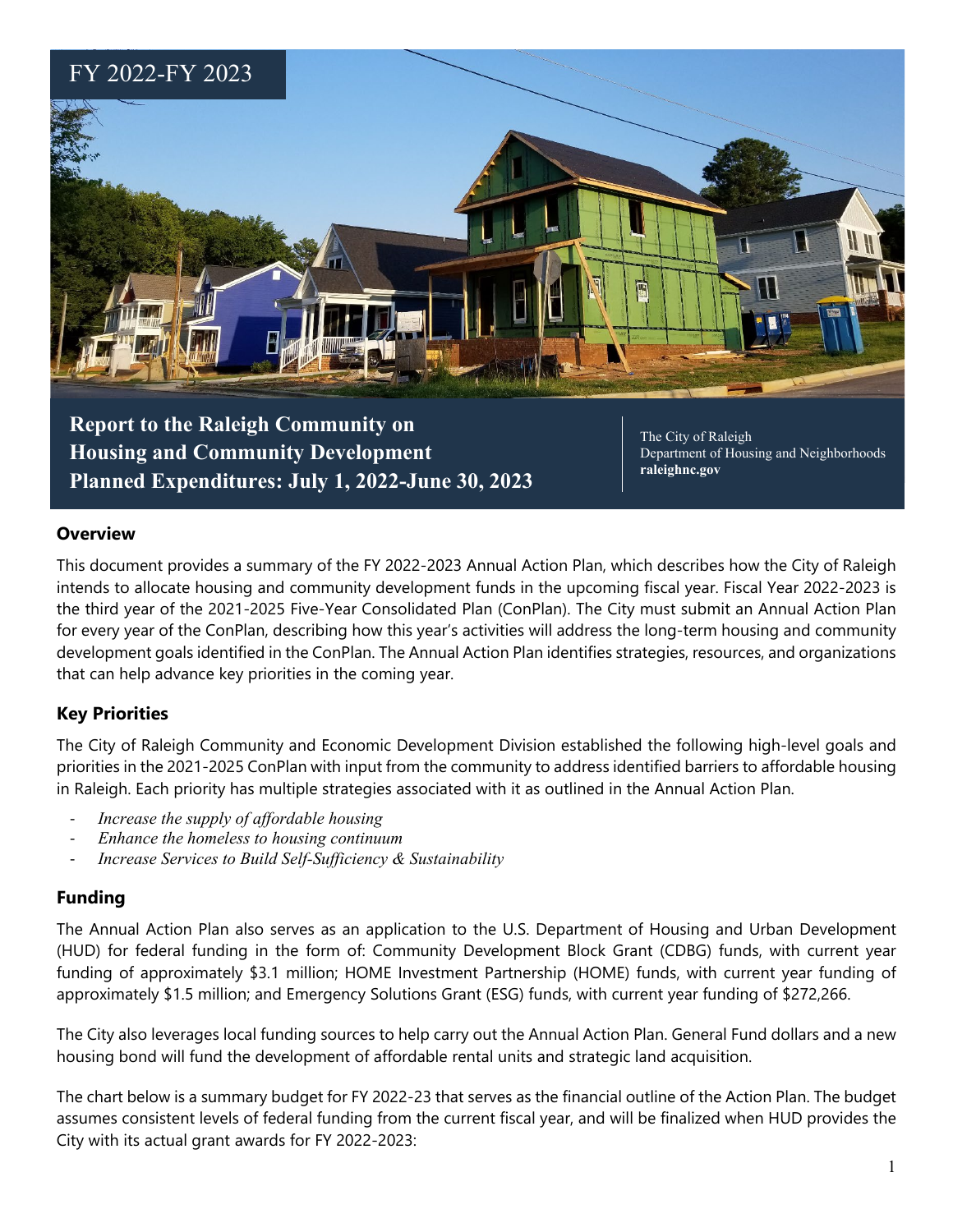# **Report to the Community on Housing and Community Development Planned Expenditures**

| FY 2022-2023 Housing and Community Development Budget |                       |             |            |              |              |
|-------------------------------------------------------|-----------------------|-------------|------------|--------------|--------------|
| <b>Activity</b>                                       | <b>Funding Source</b> |             |            |              |              |
| <b>Affordable Housing</b>                             | <b>HOME</b>           | <b>CDBG</b> | <b>ESG</b> | <b>Local</b> | <b>Total</b> |
| Housing Rehabilitation                                | \$1,000               | \$1,299,555 |            | \$1,500,000  | \$2,800,555  |
| Homebuyer Assistance                                  | \$1,000               | \$1,000     |            | \$1,500,000  | \$1,502,000  |
| Rental Development                                    | \$1,110,759           | \$453,099   |            | \$12,417,000 | \$13,980,858 |
| Public-Private                                        |                       |             |            | \$4,000,000  | \$4,000,000  |
| Property Maintenance -<br><b>City Property</b>        |                       |             |            | \$170,000    | \$170,000    |
| Capital Improvements -<br><b>City Owned Rentals</b>   |                       |             |            | \$655,000    | \$655,000    |
| Legal Services                                        |                       |             |            | \$575,000    | \$575,000    |
| <b>CHDO</b>                                           | \$217,232             |             |            |              | \$217,232    |
| Acquisition/Disposition                               |                       | \$1,000     |            | \$8,000,000  | \$8,001,000  |
| Relocation/Demolition                                 |                       | \$2,000     |            |              | \$2,000      |
| <b>Homeless to Housing Continuum</b>                  |                       |             |            |              |              |
| <b>Subrecipient Grants</b>                            |                       |             | \$272,266  |              | \$272,266    |
| <b>Self-Sufficiency &amp; Sustainability</b>          |                       |             |            |              |              |
| <b>Public Services</b>                                |                       |             |            |              |              |
| South Wilmington Street                               |                       | \$100,000   |            |              | \$100,000    |
| White Flag Shelter                                    |                       | \$100,000   |            |              | \$100,000    |
| Community<br><b>Enhancement Grants</b>                |                       | \$230,000   |            |              | \$230,000    |
| Fair Housing Hearing                                  |                       | \$5,000     |            |              | \$5,000      |
| Homebuyer Counseling                                  |                       | \$60,000    |            |              | \$60,000     |
| Economic Development                                  |                       | \$2,000     |            |              | \$2,000      |
| <b>Public Works</b>                                   |                       |             |            |              |              |
| Site Improvements                                     |                       | \$219,133   |            |              | \$219,133    |
| Planning/Environmental                                |                       | \$2,000     |            |              | \$2,000      |
| <b>Program Administration</b>                         |                       |             |            |              |              |
| Staff                                                 | \$118,225             | \$623,697   |            | \$768,518    | \$1,510,440  |
| Loan Service                                          |                       |             |            | \$200,000    | \$200,000    |
| Debt Service                                          |                       | \$20,000    |            | \$400,000    | \$420,000    |
| Program Income Reserve                                | \$100,000             | \$280,000   |            |              | \$380,000    |
| <b>Totals</b>                                         | \$1,548,216           | \$3,398,484 | \$272,266  | \$30,185,518 | \$35,404,484 |

The budget above shows the twenty categories of program funding for the next fiscal year. Some are loans to lowand moderate-income (LMI) individuals, others are to developers for the benefit of LMI. Many are City costs associated with creating or maintaining affordable housing or public facilities. A portion of the funding outlined in the budget above is awarded to nonprofits for the administration of programs that serve LMI households. Several of these awards are made through two grant programs, the Emergency Solutions Grant and the Community Enhancement Grant, which are outlined in the Annual Action Plan. Funding recommendations for nonprofit grant awards are taken to the City Council for consideration as part of the Annual Action Plan process.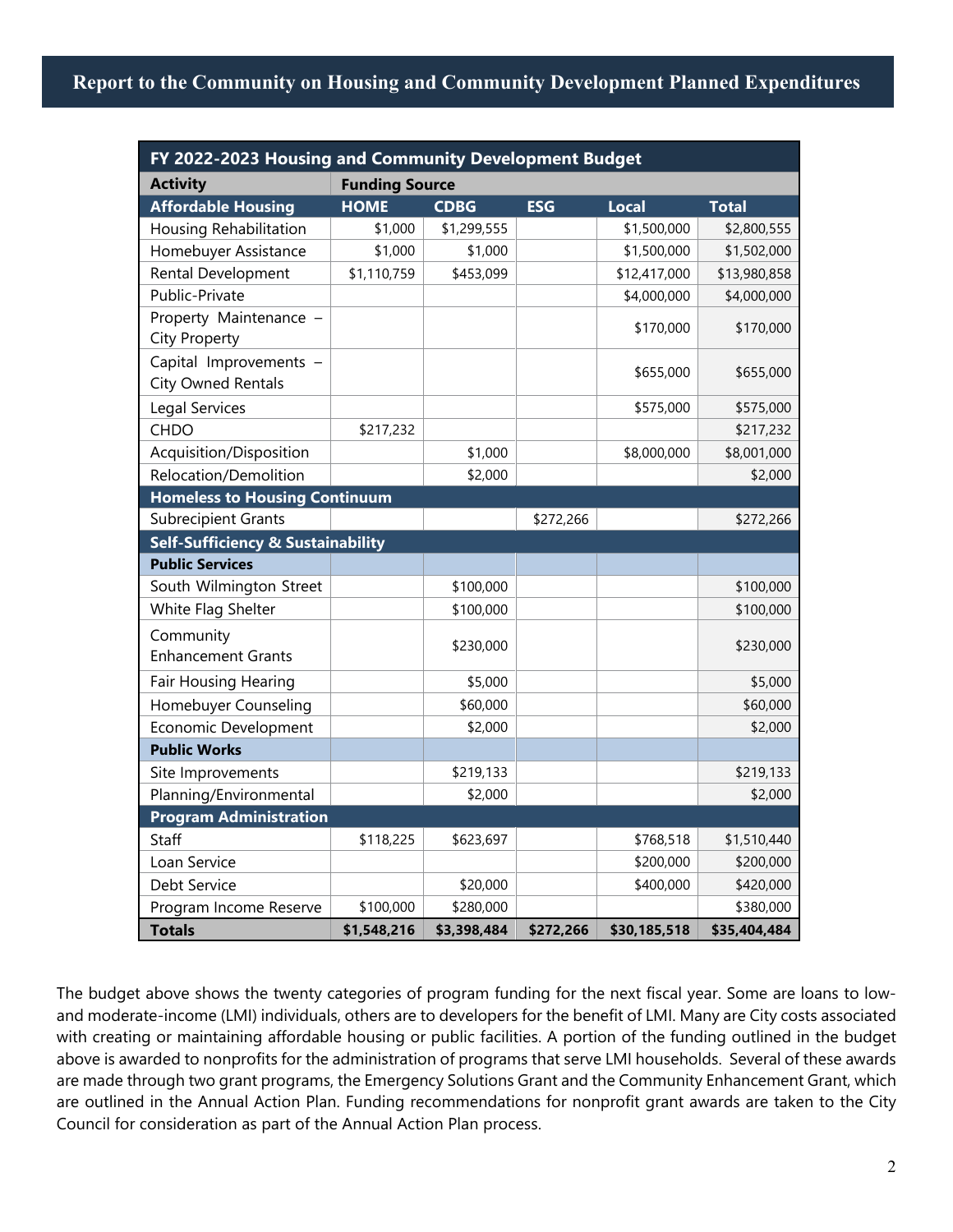### **Addressing Key Priorities**

The Annual Action Plan outlines how available federal and local funds will support programs that address the ConPlan's broad goals and make progress toward increasing the supply of affordable housing, enhancing the homeless to housing continuum, and increasing services to build self-sufficiency and sustainability. The Annual Action Plan outlines specific goals for progress that is anticipated in FY 2022-23 within those three areas.

### **Increasing the Supply of Affordable Housing**

There are four programs in the Annual Action Plan that increase the supply of affordable housing for low- and moderate-income households earning 60-80% of the area median income (AMI) and below.

Rental development is accomplished by partnering with nonprofit and for-profit developers to leverage local and Federal dollars for the construction and

| <b>Affordable Housing Production</b> |                        |  |  |  |
|--------------------------------------|------------------------|--|--|--|
| Program                              | <b>Number of Units</b> |  |  |  |
| Rental Development                   | 550                    |  |  |  |
| New units for homeowners             | 17                     |  |  |  |
| Assistance to Homebuyers             | 25                     |  |  |  |
| Rehabilitation-existing & acquired   | 153                    |  |  |  |
| <b>TOTAL</b>                         | 745                    |  |  |  |

renovation of affordable rental housing. Most large rental projects are developed through the Low-Income Housing Tax Credit (LIHTC) program. Typically, twice per year the City puts out a "Request for Proposal" soliciting applications for LIHTC projects. Federal guidelines require that the properties must be maintained and rented to households who meet income requirements (<60% AMI). In the coming year, approximately \$6.4 million from the City General Fund will help fund the creation and/or preservation of affordable housing. These funds will be combined with \$12.4 million in local bond funds to help generate commitments for approximately 550 affordable rental units. In addition, the City continues to own and maintain a portfolio of affordable rental units that house LMI households.

Homeownership is also a priority identified in the ConPlan due to its ability to help LMI households build wealth while providing affordable housing. Multiple homeownership programs are offered through the City and its partners. In FY 2022-2023, the City will continue working with competitively awarded builders in East College Park and Martin Haywood to develop new homes available to LMI households. It is estimated that 17 new homes will be built and sold in FY 2022-23.

The City also provides homebuyer assistance to LMI first time homebuyers to assist in financing a home purchase. Funds can be used for down payment assistance or closing costs, and the loan balance is reduced on a set schedule and forgiven after 20 years of owner-occupancy. The Annual Action Plan includes funding to serve 25 or more eligible households in FY 2022-2023.

Rehabilitating or repairing older homes owned by LMI households is an additional strategy to maintain affordable housing and keep residents in their current neighborhoods. The City has two owner-occupied home rehabilitation programs—a substantial rehabilitation program for homes in need of repair to three or more major systems, and a limited repair program designed to address one or two urgent system repairs. Loans are deferred and forgiven after the stipulated duration of continued owner occupancy. The Annual Action Plan includes funding to serve up to 40 eligible households between the two programs in FY 2022-23.

In addition to these four programs administered by the City, the Action Plan also funds a homebuyer training program that is administered by a local nonprofit (currently DHIC). The program provides homebuyer counseling for 200-300 potential homebuyers a year on topics such as credit repair, qualifying for a mortgage, and the steps of buying a home.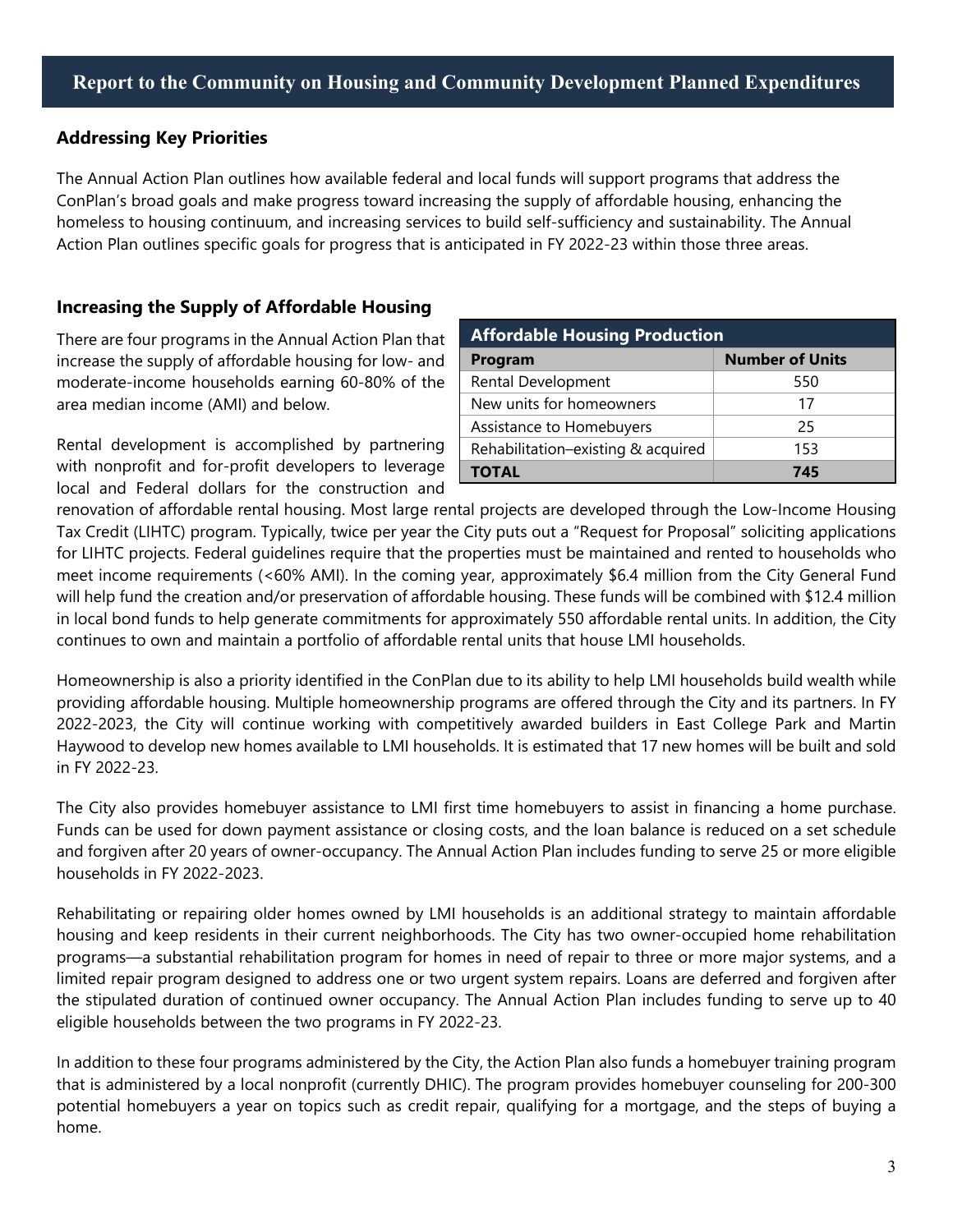### **Enhance the Homeless to Housing Continuum**

This priority area is primarily addressed through the nonprofit grant programs described above. In FY 2022-23, the Annual Action Plan supports rapid rehousing for families confronting homelessness by providing ESG funding to Passage Home. In addition, the City provides local funding to Catholic Charities to rehouse homeless families and Oak City Cares to provide weekend and holiday meal distribution to the homeless. An additional 625 homeless persons will be helped though the Wake County's homeless men's shelter, which is supported in part by CDBG funds for cleaning, food and paper products. White flag shelter support will also help 650 homeless persons, given the need for additional space given reduced capacity at area shelters due to COVID-19.

The following nonprofit organizations were approved for funding from the City's anticipated Emergency Solutions Grant (ESG) awards.

| <b>City of Raleigh Emergency Solutions Grant- Combined RFP, Year Two</b>    |                                     |                          |  |  |
|-----------------------------------------------------------------------------|-------------------------------------|--------------------------|--|--|
| <b>Agency</b>                                                               | <b>Program Description</b><br>Award |                          |  |  |
| <b>Healing Transitions</b>                                                  | \$132,715                           | <b>Emergency Shelter</b> |  |  |
| <b>Passage Home</b>                                                         | \$63,051                            | Rapid Re-Housing         |  |  |
| <b>Raleigh Wake Partnership to</b><br><b>End &amp; Prevent Homelessness</b> | \$76,500                            | <b>HMIS</b>              |  |  |
| <b>TOTAL</b>                                                                | \$272,266                           |                          |  |  |

#### **Increase Services to Build Self-Sufficiency & Sustainability**

The City also funds public services with CDBG dollars. Mostly these are distributed through an annual Request for Proposal process called the Community Enhancement Grant (CEG). The following nonprofits are recommended by staff for CDBG public service funding for FY 2022-2023 through the CEG.

| City of Raleigh Community Enhancement Grant-RFP FY 2021-2022 |                          |                                                             |  |  |  |
|--------------------------------------------------------------|--------------------------|-------------------------------------------------------------|--|--|--|
| <b>Agency</b>                                                | <b>Recommended Award</b> | <b>Program Description</b>                                  |  |  |  |
| Raleigh Wake Partnership to End<br><b>Homelessness</b>       | \$58,000                 | <b>Access Hub Expansion</b>                                 |  |  |  |
| The Green Chair Project                                      | \$51,000                 | <b>Family Furnishings Program</b>                           |  |  |  |
| StepUp Ministry                                              | \$56,000                 | Advancing Opportunities for Low Income<br>Raleigh Residents |  |  |  |
| YMCA of The Triangle                                         | \$43,000                 | <b>Workforce Development</b>                                |  |  |  |
| TBD                                                          | \$22,000                 | Out-of-School Tutoring and Youth Engagement                 |  |  |  |
| <b>TOTAL</b>                                                 | \$230,000                |                                                             |  |  |  |

Homebuyer training, job training, and operational support (food and paper products) for Wake County's homeless men's shelter will also be funded with CDBG dollars. Neighborhood revitalization programs are centered in the neighborhoods surrounding downtown. The City's neighborhood revitalization efforts place an emphasis on current residents and the built environment. Neighborhoods near the core of the city are transitioning from historically LMI households to those with greater incomes as sales prices of homes in these neighborhoods escalate. Mitigating the adverse effects of neighborhood change and ensuring that current residents have opportunities to remain in place is a high priority of the City.